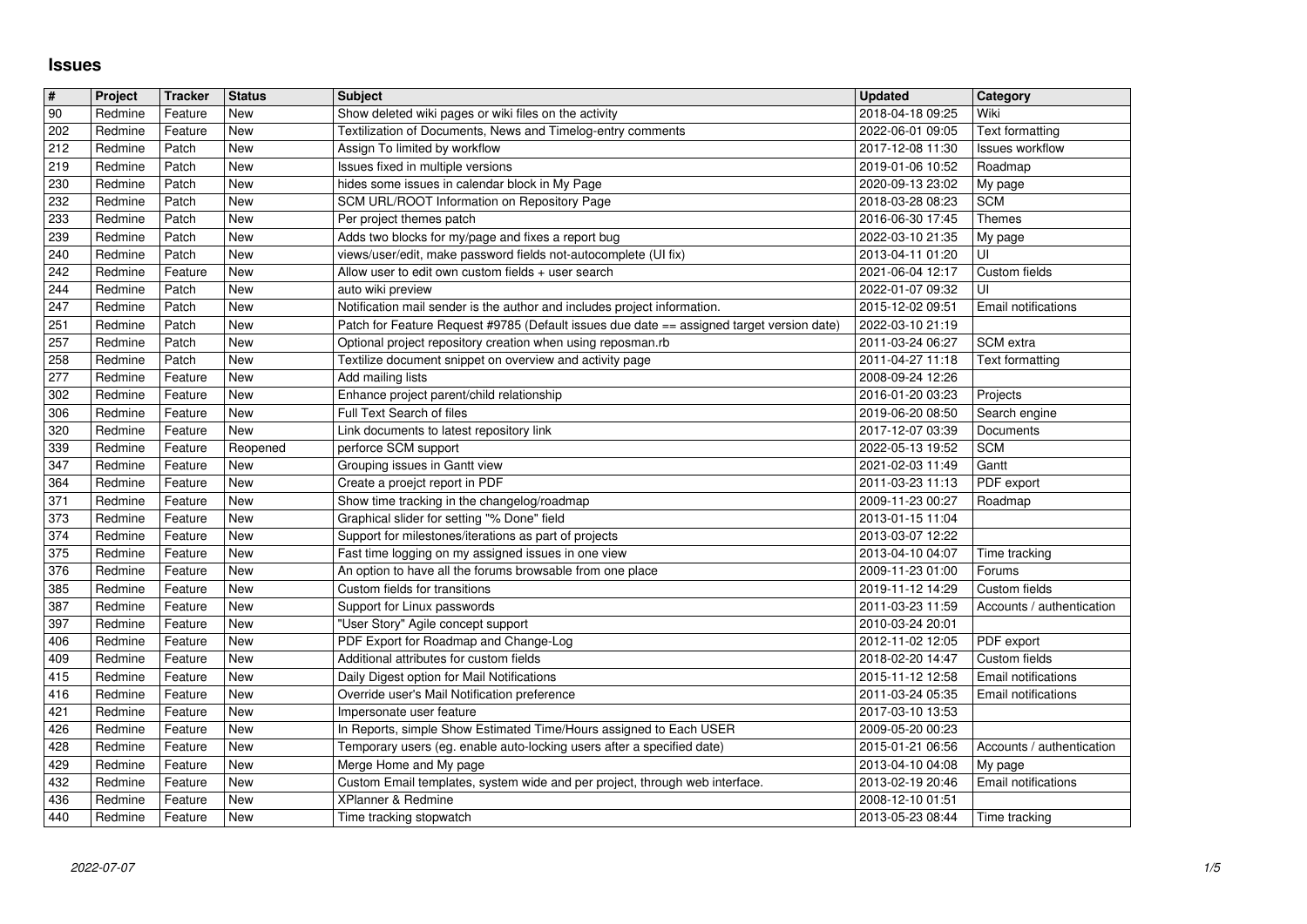| $\overline{\mathbf{H}}$ | Project            | <b>Tracker</b>     | <b>Status</b>          | <b>Subject</b>                                                                               | <b>Updated</b>                       | Category                               |
|-------------------------|--------------------|--------------------|------------------------|----------------------------------------------------------------------------------------------|--------------------------------------|----------------------------------------|
| 449<br>460              | Redmine<br>Redmine | Feature<br>Feature | Reopened<br>New        | Keyboard shortcuts<br>better mercurial integration with hgweb                                | 2020-09-04 21:26<br>2011-03-24 07:26 | UI<br>SCM extra                        |
| 466                     | Redmine            | Feature            | New                    | Add Contact database for all Redime site                                                     | 2012-10-30 18:10                     |                                        |
| 470<br>471              | Redmine<br>Redmine | Feature<br>Feature | New<br>New             | Wiki to Documentation publishing<br>Gantt chart upload/download                              | 2010-04-28 14:00<br>2010-10-03 15:13 | Gantt                                  |
| 473                     | Redmine            | Feature            | Reopened               | Custom reports                                                                               | 2021-05-30 17:17                     | Issues                                 |
| 474                     | Redmine<br>Redmine | Feature<br>Feature | New<br>New             | Status grouping<br>Wiki: Support categories tagging and autolisting                          | 2013-01-12 18:04<br>2012-12-05 03:02 | <b>Issues workflow</b><br>Wiki         |
| 480<br>487              | Redmine            | Feature            | New                    | Add Categories to Files                                                                      | 2016-10-11 10:04                     | Files                                  |
| 498                     | Redmine            | Feature            | New                    | Different size limits for forums and files                                                   | 2011-03-24 05:39                     | Attachments                            |
| 502<br>506              | Redmine<br>Redmine | Feature<br>Feature | <b>New</b><br>New      | Alternate way of adding files to projects<br>Add reports to top menu                         | 2016-08-28 06:44<br>2016-09-12 20:15 | Attachments                            |
| 513                     | Redmine            | Feature            | New                    | Different behavior for deployments or users with only one project                            | 2010-06-18 23:29                     |                                        |
| 521                     | Redmine            | Feature            | New                    | Add preference to auto-reassign back to author on resolve or feedback                        | 2017-09-25 06:19                     | <b>Issues workflow</b>                 |
| 535<br>537              | Redmine<br>Redmine | Feature<br>Feature | New<br>New             | Adding a Note before sending out an Email<br>To Do Lists via Ajax                            | 2019-02-10 01:38<br>2013-09-13 02:58 | Email notifications                    |
| 539                     | Redmine            | Feature            | New                    | Repository browser per Project Version.                                                      | 2011-01-02 11:52                     | <b>SCM</b>                             |
| 542<br>547              | Redmine<br>Redmine | Feature<br>Feature | New<br>New             | Redmine automated backup/restore<br>Access to non existing pages directly for the wiki       | 2012-05-17 05:47<br>2011-03-29 14:14 | Administration<br>Wiki                 |
| 550                     | Redmine            | Feature            | Reopened               | Function to export whole wiki                                                                | 2015-06-03 01:18                     | Wiki                                   |
| 552                     | Redmine            | Feature            | New                    | Document categories on a per project basis and support sub categories                        | 2011-10-31 11:43                     | Documents                              |
| 553<br>559              | Redmine<br>Redmine | Feature<br>Feature | New<br>New             | Capistrano Recipes<br><b>Workflow Enhancements</b>                                           | 2016-09-12 20:18<br>2020-11-11 10:50 | <b>Issues workflow</b>                 |
| 561                     | Redmine            | Feature            | New                    | Invites                                                                                      | 2011-07-13 18:26                     |                                        |
| 566                     | Redmine            | Feature            | <b>New</b>             | A possible script or plugin to generate subversion compatible authz permission file?         | 2011-03-24 07:39                     | <b>SCM</b> extra                       |
| 573<br>574              | Redmine<br>Redmine | Feature<br>Feature | New<br>New             | Spend time and Activity enhancement<br>Add "My issues" to main menu                          | 2016-05-29 14:16<br>2020-03-16 10:16 | Time tracking<br>UI                    |
| 592                     | Redmine            | Feature            | New                    | User Wiki Page                                                                               | 2016-05-10 23:04                     | Wiki                                   |
| 617<br>640              | Redmine<br>Redmine | Feature<br>Patch   | Reopened<br><b>New</b> | wiki: thoughts of WYSIWYG<br>When choosing assignee, automatically switch status to Assigned | 2013-12-03 10:47<br>2013-04-30 10:48 | <b>Plugin Request</b><br><b>Issues</b> |
| 643                     | Redmine            | Feature            | New                    | Issue description templates                                                                  | 2020-06-03 10:31                     | Issues                                 |
| 654                     | Redmine            | Feature            | New                    | The i18n of the help                                                                         | 2010-08-20 11:04                     | Translations                           |
| 656<br>664              | Redmine<br>Redmine | Feature<br>Feature | New<br><b>New</b>      | Roadmap with wiki page<br>User can choose what page he want's to be Start page               | 2013-12-17 20:44<br>2022-03-11 03:13 | Wiki<br>UI                             |
| 666                     | Redmine            | Feature            | New                    | Alow for custom filters for e-mail notifications                                             | 2013-03-18 16:40                     | Email notifications                    |
| 668                     | Redmine            | Defect             | New                    | Date input fields don't respect date format settings                                         | 2019-12-05 11:43                     | UI                                     |
| 675<br>680              | Redmine<br>Redmine | Feature<br>Feature | New<br>New             | Anti-spam or captcha for issues<br>free text ticket filter                                   | 2018-08-26 10:45<br>2016-09-13 07:04 | Issues<br>Issues filter                |
| 682                     | Redmine            | Feature            | <b>New</b>             | Create a new issue based of a forum message                                                  | 2011-03-24 05:43                     | <b>Issues</b>                          |
| 683<br>684              | Redmine<br>Redmine | Feature<br>Patch   | New<br>New             | Cross project reporting<br>Add journal count on issues list                                  | 2012-10-27 23:04<br>2020-02-20 01:12 | <b>Issues list</b>                     |
| 688                     | Redmine            | Feature            | Reopened               | Allow the same email for two accounts                                                        | 2016-04-29 17:19                     | Accounts / authentication              |
|                         |                    |                    |                        |                                                                                              |                                      |                                        |
|                         |                    |                    |                        |                                                                                              |                                      |                                        |
|                         |                    |                    |                        |                                                                                              |                                      |                                        |
|                         |                    |                    |                        |                                                                                              |                                      |                                        |
|                         |                    |                    |                        |                                                                                              |                                      |                                        |
|                         |                    |                    |                        |                                                                                              |                                      |                                        |
|                         |                    |                    |                        |                                                                                              |                                      |                                        |
|                         |                    |                    |                        |                                                                                              |                                      |                                        |
|                         |                    |                    |                        |                                                                                              |                                      |                                        |
|                         |                    |                    |                        |                                                                                              |                                      |                                        |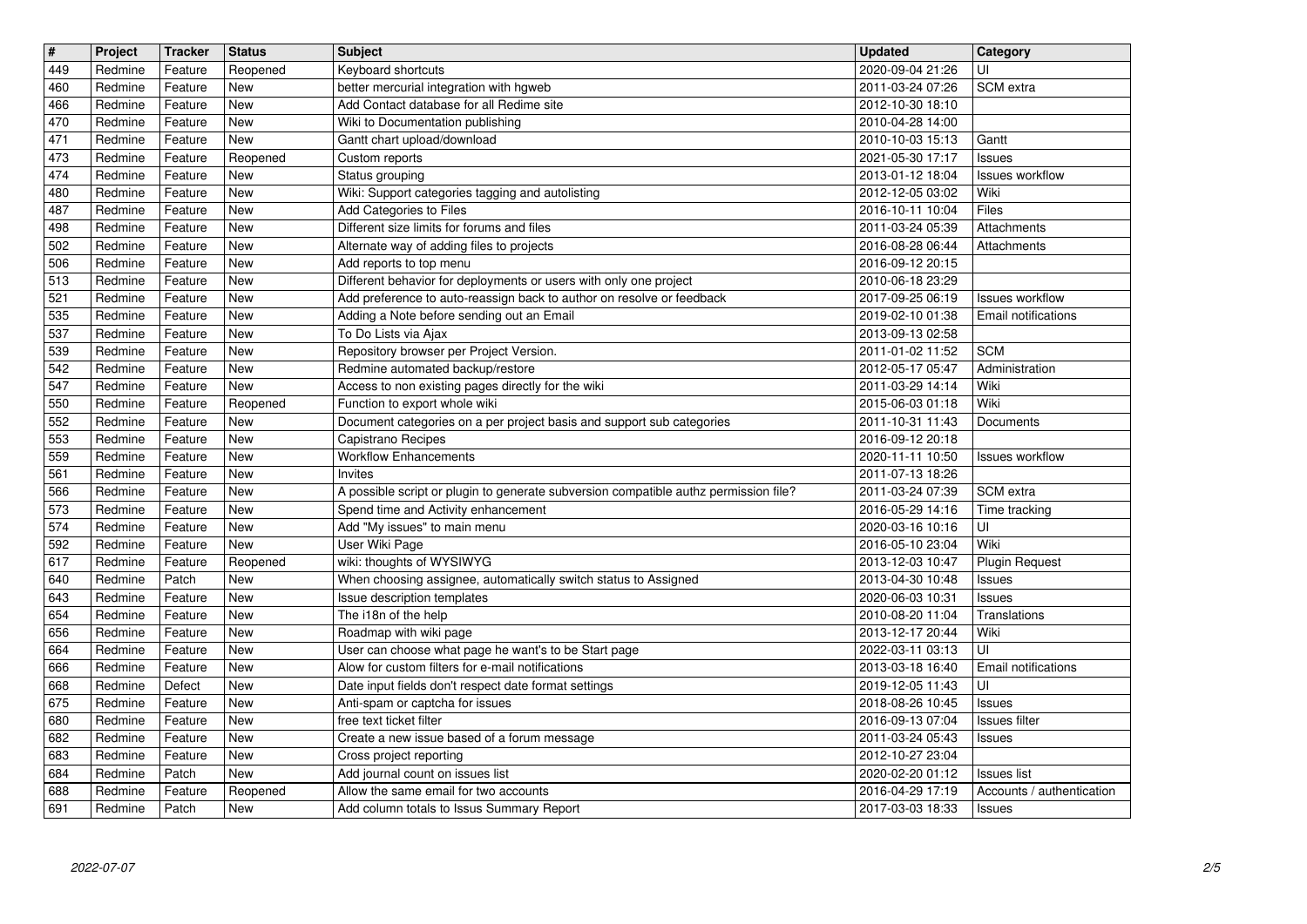| $\overline{\mathbf{H}}$ | Project            | <b>Tracker</b>     | <b>Status</b>               | <b>Subject</b>                                                                                                                 | <b>Updated</b>                       | Category                             |
|-------------------------|--------------------|--------------------|-----------------------------|--------------------------------------------------------------------------------------------------------------------------------|--------------------------------------|--------------------------------------|
| 705<br>721              | Redmine<br>Redmine | Feature<br>Feature | New<br>New                  | Wiki links on field names<br>Custom navigation menu items                                                                      | 2013-03-18 21:04<br>2016-09-13 03:57 | UI<br>UI                             |
| 722                     | Redmine            | Feature            | <b>New</b><br><b>New</b>    | Increased flexibility for top (redmine home / project overview) pages                                                          | 2016-09-12 21:05                     | UI                                   |
| 724<br>729              | Redmine<br>Redmine | Feature<br>Feature | New                         | change "versions" to "milestones"<br>Issues: (semi-)inline issue editing                                                       | 2018-09-19 16:29<br>2013-03-18 21:08 | <b>Issues</b><br>UI                  |
| 732                     | Redmine            | Feature            | New                         | Bulk copy & move selected issues                                                                                               | 2013-06-13 20:29                     | Issues                               |
| 736<br>742              | Redmine<br>Redmine | Feature<br>Feature | <b>New</b><br><b>New</b>    | documents - directories and versions<br>improved admin page navigation                                                         | 2012-10-22 18:15<br>2012-10-27 22:59 | Documents<br>UI                      |
| 785                     | Redmine            | Feature            | New                         | (R)Doc interface                                                                                                               | 2016-09-13 04:19                     | Documentation                        |
| 805<br>806              | Redmine<br>Redmine | Feature<br>Feature | <b>New</b><br><b>New</b>    | Allow projects view to be sorted by activity<br>Have wiki links display linked page title                                      | 2013-03-18 20:59<br>2010-06-01 13:15 | UI<br>Wiki                           |
| 811                     | Redmine            | Patch              | <b>New</b>                  | Username validation - allow spaces                                                                                             | 2015-01-08 15:28                     | Accounts / authentication            |
| 833<br>836              | Redmine<br>Redmine | Feature<br>Feature | <b>New</b><br><b>New</b>    | Who's online<br>"New Issues" component for "My Page"                                                                           | 2016-10-23 20:42<br>2011-03-29 14:23 | Accounts / authentication<br>My page |
| 850                     | Redmine            | Feature            | <b>New</b><br>New           | Per-project role permissions                                                                                                   | 2017-01-14 12:21                     | Permissions and roles                |
| 858<br>861              | Redmine<br>Redmine | Feature<br>Feature | New                         | Create Team tickets<br>Allow administrator to hide all emails                                                                  | 2012-11-16 11:07<br>2014-06-07 09:45 | <b>Issues</b><br>Administration      |
| 877                     | Redmine            | Feature            | <b>New</b>                  | ability to vary the units used to track time                                                                                   | 2010-03-22 21:25                     |                                      |
| 902<br>908              | Redmine<br>Redmine | Feature<br>Feature | New<br>New                  | Report / Member Load Report per Project by Period<br>Add global News                                                           | 2010-08-26 00:34<br>2011-06-30 14:43 | Projects<br><b>News</b>              |
| 911<br>926              | Redmine<br>Redmine | Feature<br>Feature | <b>New</b><br>New           | Add A "Notify These Members" Option In Forum Posts<br>user picture (as in the TYPO3 version)?                                  | 2013-03-18 20:58<br>2011-03-29 14:34 | Forums<br>Accounts / authentication  |
| 938                     | Redmine            | Feature            | <b>New</b>                  | Add default Activity value per user                                                                                            | 2018-08-11 15:13                     | Time tracking                        |
| 940<br>946              | Redmine<br>Redmine | Feature<br>Feature | New<br>New                  | RADIUS authentication support<br>Configurable Per-Project Text on New Issue Screen                                             | 2015-01-12 22:35<br>2013-04-10 15:03 | Accounts / authentication            |
| 951                     | Redmine            | Feature            | <b>New</b>                  | Import Versions/Milestones from delimited file                                                                                 | 2016-09-12 20:42                     | Importers                            |
| 952<br>959              | Redmine<br>Redmine | Feature<br>Feature | New<br>New                  | Update % to be programatic not arbitrary<br>Add navigation for the concept of going "back" from where you came                 | 2010-10-25 16:59<br>2012-10-30 21:10 | <b>Issues</b><br>UI                  |
| 964                     | Redmine            | Feature            | <b>New</b>                  | Global Forums-overview                                                                                                         | 2012-12-21 20:26                     | Forums                               |
| 973<br>978              | Redmine<br>Redmine | Feature<br>Feature | <b>New</b><br><b>New</b>    | Assign different status sets and workflows for separate projects<br>Different trackers on different projects?                  | 2021-06-10 09:49<br>2013-03-26 16:00 | Issues workflow                      |
| 980                     | Redmine            | Defect             | <b>New</b>                  | "For all projects" custom queries                                                                                              | 2020-12-10 14:01                     | <b>Issues</b>                        |
| 982<br>987              | Redmine<br>Redmine | Feature<br>Patch   | New<br>New                  | option to set secure flag on session and autologin cookie<br>Create relation for new issue                                     | 2011-03-29 14:12<br>2022-01-19 08:29 | Accounts / authentication<br>UI      |
| 989                     | Redmine            | Patch              | New                         | Migration task from Bugzilla                                                                                                   | 2012-01-09 13:43                     | Importers                            |
| 991<br>1008             | Redmine<br>Redmine | Feature<br>Patch   | New<br>New                  | Document versioning<br>redmine:migrate_from_trac doesn't work when multibyte characters are used in trac.                      | 2014-06-22 02:09<br>2008-04-07 08:54 | Documents<br>Importers               |
| 1011                    | Redmine            | Feature            | <b>New</b>                  | Add voting to tickets                                                                                                          | 2019-05-05 07:03                     | <b>Issues</b>                        |
| 1013<br>1015            | Redmine<br>Redmine | Defect<br>Feature  | Confirmed<br>Needs feedback | Custom queries can be saved under same name<br>User Field for Anonymous Forum Submissions                                      | 2021-10-25 11:43<br>2016-09-13 04:34 | Issues<br>Forums                     |
| 1020                    | Redmine            | Feature            | New                         | Limit the search to a subset of projects                                                                                       | 2016-09-12 20:46                     | Search engine                        |
| 1021<br>1024            | Redmine<br>Redmine | Patch<br>Feature   | New<br>New                  | Patch for #1013 (uniqueness-validation of custom query name within user-scope)<br>Remove unneeded .js files to speed page load | 2011-03-11 14:15<br>2012-10-30 21:32 | Issues                               |
|                         |                    |                    |                             |                                                                                                                                |                                      |                                      |
|                         |                    |                    |                             |                                                                                                                                |                                      |                                      |
|                         |                    |                    |                             |                                                                                                                                |                                      |                                      |
|                         |                    |                    |                             |                                                                                                                                |                                      |                                      |
|                         |                    |                    |                             |                                                                                                                                |                                      |                                      |
|                         |                    |                    |                             |                                                                                                                                |                                      |                                      |
|                         |                    |                    |                             |                                                                                                                                |                                      |                                      |
|                         |                    |                    |                             |                                                                                                                                |                                      |                                      |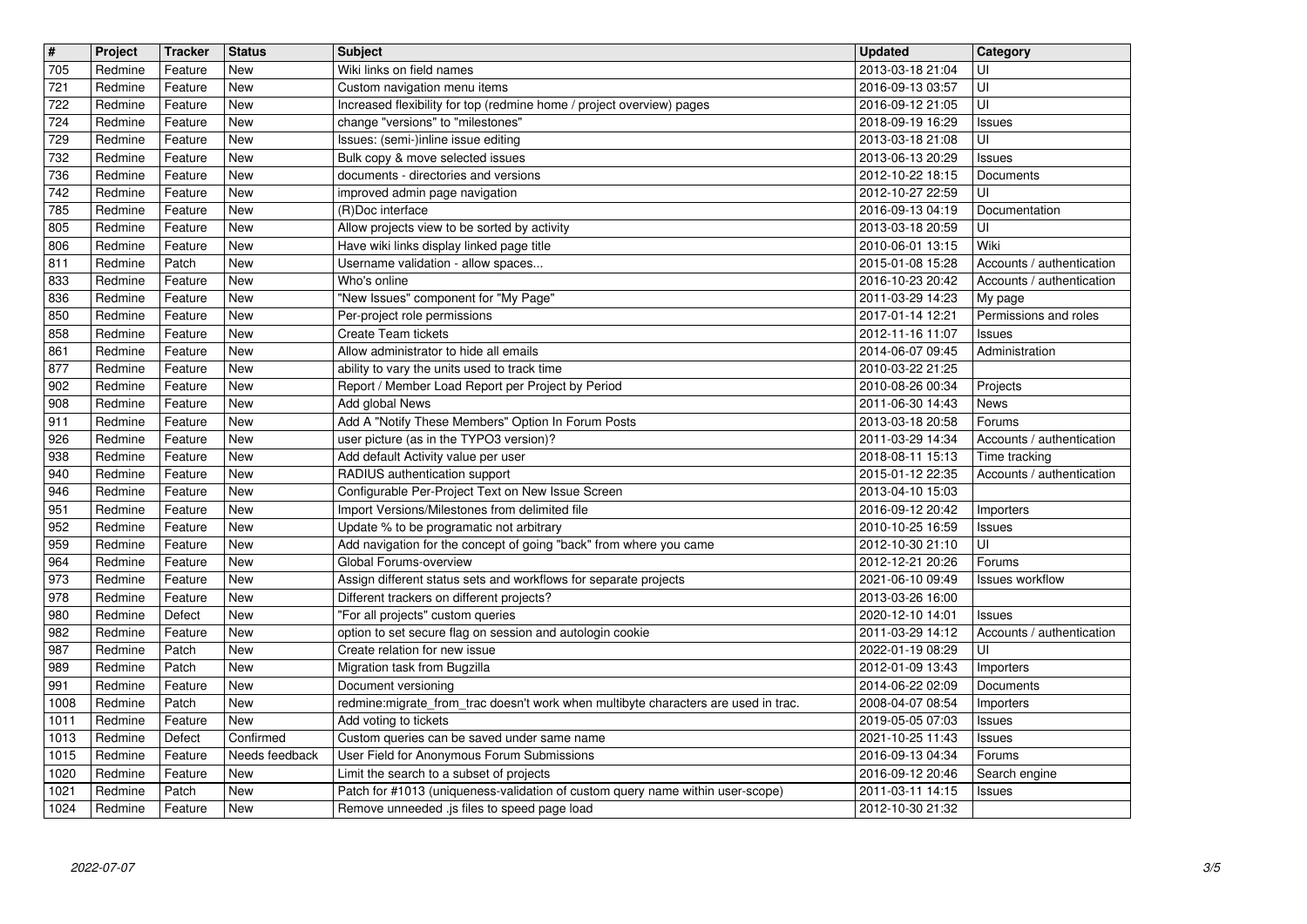| $\sqrt{t}$   | Project            | <b>Tracker</b>     | <b>Status</b>            | <b>Subject</b>                                                                                              | <b>Updated</b>                       | Category                              |
|--------------|--------------------|--------------------|--------------------------|-------------------------------------------------------------------------------------------------------------|--------------------------------------|---------------------------------------|
| 1036<br>1037 | Redmine<br>Redmine | Feature<br>Feature | New<br><b>New</b>        | Commit validation checking on comments<br><div> boxes for all UI elements</div>                             | 2012-05-03 08:02<br>2016-09-18 16:18 | <b>SCM</b><br>UI                      |
| 1040         | Redmine            | Feature            | Reopened                 | Global wiki                                                                                                 | 2021-05-04 11:28                     | UI                                    |
| 1043<br>1059 | Redmine<br>Redmine | Feature<br>Patch   | New<br>New               | "My Calendar" page to show assigned items (patch incl)<br>Fully integrates svn/dav apache authentication    | 2015-09-01 06:34<br>2011-03-24 07:28 | UI<br>SCM extra                       |
| 1061         | Redmine            | Feature            | <b>New</b>               | Subversion per-directory access rights management from RedMine?                                             | 2012-06-27 15:23                     | SCM extra                             |
| 1063<br>1069 | Redmine<br>Redmine | Feature<br>Feature | New<br>New               | repository auto-update should be called on opening activity<br>"Help" link should launch new page.          | 2013-03-18 17:28<br>2008-04-25 00:09 | <b>SCM</b><br>UI                      |
| 1075         | Redmine            | Feature            | New                      | Wiki shared across sub-projects                                                                             | 2011-03-15 22:53                     | Wiki                                  |
| 1077<br>1086 | Redmine<br>Redmine | Feature<br>Feature | New<br><b>New</b>        | ICS view of Calendar<br>Fine grained permissions                                                            | 2018-11-16 21:01<br>2022-06-01 08:56 | Feeds<br>Permissions and roles        |
| 1087         | Redmine            | Feature            | <b>New</b>               | Commenting system on wiki                                                                                   | 2012-05-03 08:08                     | Wiki                                  |
| 1100<br>1106 | Redmine<br>Redmine | Feature<br>Feature | New<br>New               | Custom Fields should have a Flag "Show in compressed Issueheader"<br>Embedded repository images in the wiki | 2011-03-29 14:25<br>2017-10-19 01:01 | Custom fields<br>Wiki                 |
| 1113         | Redmine            | Feature            | New                      | Link LDAP groups with user accounts                                                                         | 2017-03-21 22:09                     | Accounts / authentication             |
| 1120<br>1130 | Redmine<br>Redmine | Feature<br>Feature | New<br>New               | Add wiki format to link to a project module<br>Work Breakdown Structure / EVM                               | 2016-09-13 07:09<br>2010-12-05 00:25 | Text formatting                       |
| 1133         | Redmine            | Feature            | <b>New</b>               | Email to individuals not registered in Redmine                                                              | 2010-09-03 19:51                     | Projects<br><b>Issues</b>             |
| 1137<br>1140 | Redmine            | Feature            | New                      | Project version                                                                                             | 2012-10-27 23:09                     |                                       |
| 1142         | Redmine<br>Redmine | Feature<br>Feature | New<br><b>New</b>        | Filtering using more than one instance of each field<br>CC list for issues                                  | 2017-11-05 07:50<br>2016-02-07 06:02 | Issues filter<br>Email notifications  |
| 1151         | Redmine            | Feature            | New                      | Open Links in New-Window                                                                                    | 2017-06-14 15:49                     | UI                                    |
| 1157<br>1158 | Redmine<br>Redmine | Feature<br>Feature | Reopened<br>New          | Gantt chart for a user across all projects<br>Polls                                                         | 2012-02-03 17:23<br>2017-02-04 06:40 | <b>Issues</b>                         |
| 1166         | Redmine            | Feature            | New                      | broadcast                                                                                                   | 2013-03-18 05:56                     |                                       |
| 1171<br>1175 | Redmine<br>Redmine | Feature<br>Defect  | New<br>Confirmed         | Add workflow for custom fields<br>Empty diff page for binary files                                          | 2014-02-12 14:39<br>2013-01-04 10:10 | Custom fields<br><b>SCM</b>           |
| 1176         | Redmine            | Feature            | <b>New</b>               | <b>Recurring Tasks</b>                                                                                      | 2017-11-21 16:41                     | <b>Issues</b>                         |
| 1183<br>1187 | Redmine<br>Redmine | Feature<br>Feature | <b>New</b><br><b>New</b> | add new tickets in the name of<br>Relate a Wiki page to a project module.                                   | 2015-05-13 21:11<br>2012-01-05 17:50 | <b>Issues</b><br>Wiki                 |
| 1193         | Redmine            | Feature            | New                      | Staff-only notes with Role-base access control                                                              | 2019-05-16 12:52                     | Permissions and roles                 |
| 1195<br>1196 | Redmine<br>Redmine | Feature<br>Feature | New<br>New               | Membership logging<br>Add versioning for Files and Documents                                                | 2016-09-13 16:17<br>2010-10-12 13:36 | Accounts / authentication<br>Projects |
| 1208         | Redmine            | Feature            | New                      | Restructured text support for the wiki                                                                      | 2013-12-19 04:10                     | Wiki                                  |
| 1213<br>1219 | Redmine<br>Redmine | Feature<br>Feature | <b>New</b><br><b>New</b> | Allow Slashes in wiki URLs<br>Add an option to make RedCloth not use hard_breaks                            | 2021-11-24 14:09<br>2008-07-03 11:50 | Wiki<br>Wiki                          |
| 1224         | Redmine            | Feature            | New                      | Import wiki pages from MediaWiki                                                                            | 2016-09-19 17:37                     | Importers                             |
| 1226<br>1232 | Redmine<br>Redmine | Feature<br>Feature | New<br><b>New</b>        | query results on wiki pages<br>Referencing and fixing issues in commit messages                             | 2015-02-12 21:16<br>2013-10-05 12:34 | Wiki<br><b>SCM</b>                    |
| 1233         | Redmine            | Feature            | New                      | change default homepage to My page                                                                          | 2022-06-16 07:29                     | UI                                    |
| 1244         | Redmine            | Feature            | New                      | Version dependency                                                                                          | 2013-03-18 12:31                     | <b>Issues</b>                         |
| 1246<br>1255 | Redmine<br>Redmine | Feature<br>Feature | New<br>New               | Overview page of all projects in Redmine for every user<br>Add "Send a Reminder" Feature to issues          | 2016-09-12 20:55<br>2013-03-18 05:37 | Projects<br>Issues                    |
|              |                    |                    |                          |                                                                                                             |                                      |                                       |
|              |                    |                    |                          |                                                                                                             |                                      |                                       |
|              |                    |                    |                          |                                                                                                             |                                      |                                       |
|              |                    |                    |                          |                                                                                                             |                                      |                                       |
|              |                    |                    |                          |                                                                                                             |                                      |                                       |
|              |                    |                    |                          |                                                                                                             |                                      |                                       |
|              |                    |                    |                          |                                                                                                             |                                      |                                       |